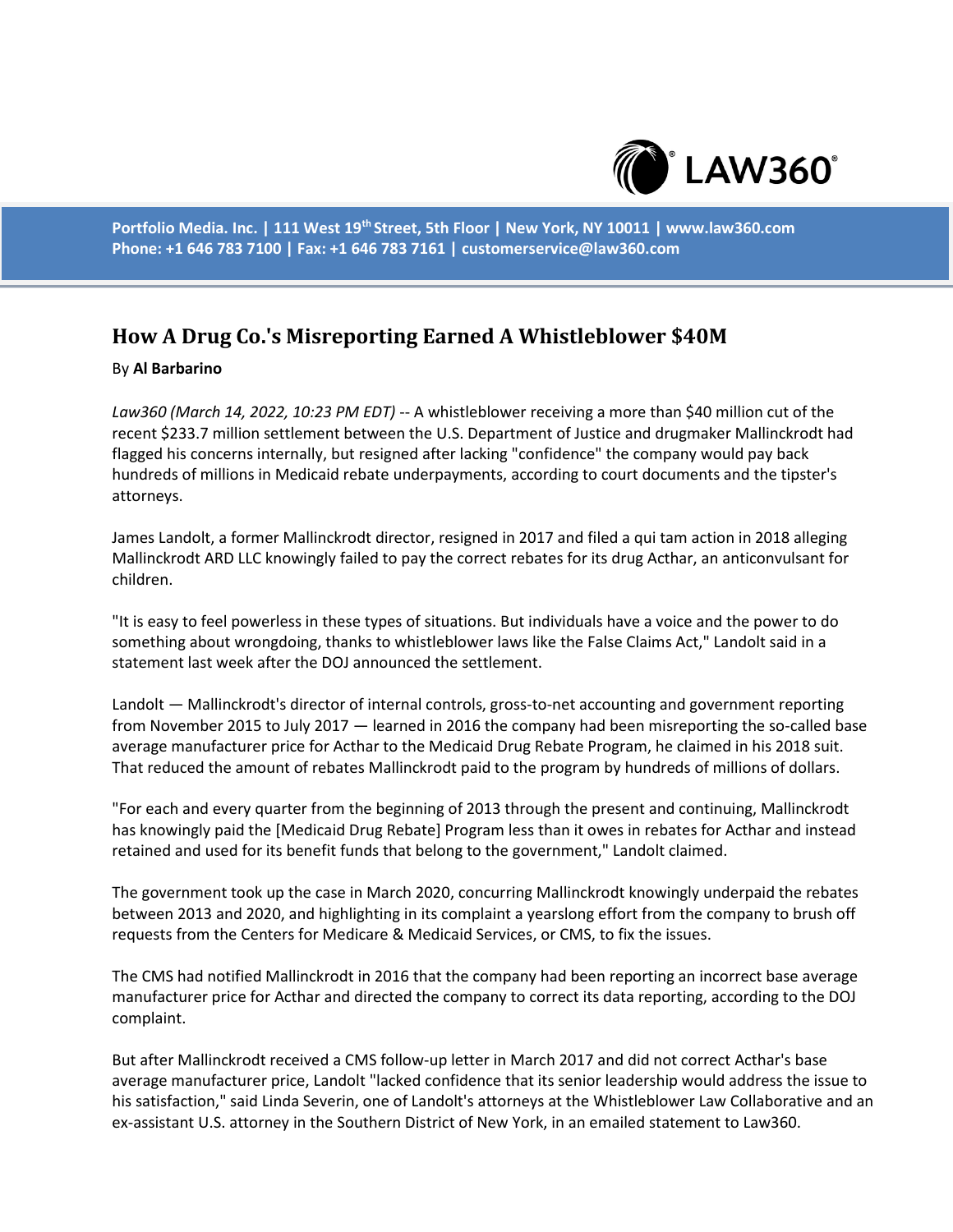Landolt declined to comment for this article, but court documents, the DOJ settlement and his attorneys chronicled an alleged yearslong internal compliance failure as the company refused to correct the problems and didn't take Landolt's concerns seriously.

For instance, in spring 2017, Landolt spoke with his supervisor "to express his concerns that Mallinckrodt was not responding appropriately to CMS," according to an amended complaint.

But his supervisor "analogized the rebate issue to a taxpayer who realizes he has filed an incorrect tax return and owes back taxes," according to the complaint.

The supervisor, "in essence," had stated a taxpayer in that situation "would not voluntarily repay the money but instead wait until the Internal Revenue Service demanded it," according to the complaint.

Landolt resigned in early July 2017.

"When Mr. Landolt came to us with his concerns, we immediately recognized the significance of this matter because our firm had handled the Mylan EpiPen rebate case," Severin said, referring to a 2016 case where Mylan paid \$465 million for misclassifying the emergency allergy EpiPen shot as a generic drug to avoid paying the higher rebates. "We were able quickly to bring his concerns to the [DOJ] so the authorities could take action."

Mallinckrodt had underpaid \$258 million as of the first quarter of 2016, according to the DOJ complaint.

"Rather than take corrective action to address its underpayments then, Mallinckrodt dug in further on a position it knew the company's own regulatory department did not support," the DOJ said.

Mallinckrodt allegedly continued to report the incorrect average manufacturer price and the underpayment rose to \$650 million for the 2013 through 2020 period, according to an announcement from the Whistleblower Law Collaborative last week.

According to the DOJ, Mallinckrodt and its predecessor company Questcor began paying rebates for Acthar in 2013 as if Acthar was a "new drug" first marketed in 2013, when in fact it had been approved since 1952.

The company underpaid hundreds of millions of dollars in Medicaid rebates between 2013 and 2020, the DOJ said. Acthar's price had risen to more than \$28,000 per vial by 2013, the DOJ said, but "ignoring" all pre-2013 price increases for rebate purposes significantly lowered Medicaid rebate payments for Acthar.

"Congress enacted the Medicaid Drug Rebate Program to protect Medicaid programs from excessive price increases for drugs," said Suzanne Durrell of the Whistleblower Law Collaborative, who also represented Landolt and is the ex-chief of the civil division of the Boston U.S. attorney's office.

"State Medicaid programs are financially strapped and serve the poorest people in the country," Durrell said in an emailed statement to Law360. "We feel it's vitally important that the Medicaid programs not be defrauded and that drug companies live up to their reporting obligations. When companies fail to fulfill those obligations, it's essential to hold them accountable."

Mallinckrodt did not respond to requests for comment on Monday. Under the DOJ settlement agreement, the company admitted Acthar was not a new drug as of 2013, and agreed to correct the drug's base date